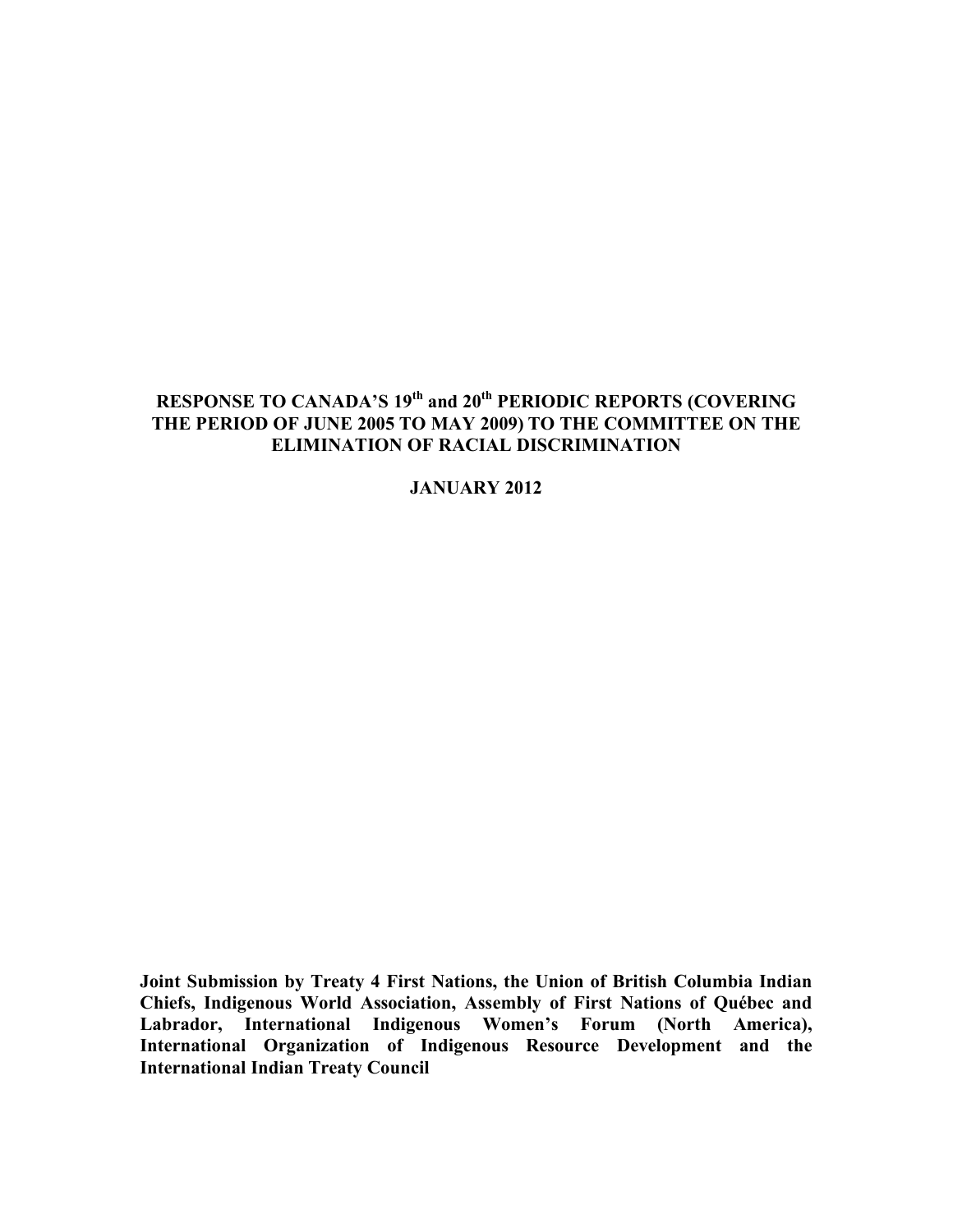## **Introduction**

This joint submission comments on Canada's Nineteenth and Twentieth Reports (Canada's Report) to the Committee on the Elimination of Racial Discrimination (the Committee) on its compliance with the UN *International Convention on the Elimination of Racial Discrimination* (CERD). It focuses specifically on Canada's enactment of Bill C-10, *the Safe Streets and Communities Act*. 1

This Omnibus Bill combines nine legislative measures into one bill aimed at "getting tough on crime" which include imposing mandatory minimum sentences for criminal offences and limiting the availability of conditional sentence orders. These are imposed without any judicial or prosecutorial discretion.<sup>2</sup> International norms require proportional sentencing. Indeed, in General Comment XXXI, this Committee has noted with concern that special attention must be paid to any system of minimum punishments and obligatory detention due to the likelihood of disproportionately negative impacts on marginalized groups. $3$ 

Numerous legislative amendments are made in relation to young offenders in relation to pre-trial detention, sentencing principles, police record-keeping, application of adult sentences and other measures. In relation to youth, there are some positive measures, such as the prohibition on placing a youth in an adult facility.

The Canadian Bar Association has criticized "bundling several critical and entirely distinct criminal justice initiatives into one omnibus Bill" as "inappropriate, and not in the spirit of Canada's democratic process." There is also widespread expert criticism to the legislation based on the determination that it will be costly and will not achieve its stated purpose – to make streets and communities safer – but will actually have a detrimental effect.<sup>4</sup> In fact, United States studies reveal that where similar approaches have been taken, the results have been costly, ineffective penal systems that have been since cancelled due to these failures. Furthermore, the statistical reality in Canada is that

<sup>1</sup> The long title of this Omnibus Act is *An Act to enact the Justice for Victims of Terrorism Act and to amend the State Immunity Act, the Criminal Code, the Controlled Drugs and Substances Act, the Corrections and Conditional Release Act, the Youth Criminal Justice Act, the Immigration and Refugee Protection Act and other Acts*. <sup>2</sup>

*Communities Act*" (Ottawa: Canadian Bar Association, 2011) at 4.

The Canadian Bar Association, "Submission on Bill C-10: *Safe Streets and* 

<sup>&</sup>lt;sup>3</sup> CERD Recommendation XXXI on the prevention of racial discrimination in the administration and functioning of the criminal justice system (from UN Doc. No. A/60/18, pp. 98-108). At paragraph 35, it states, "35. Special attention should be paid in this regard to the system of minimum punishments and obligatory detention applicable to certain offences and to capital punishment in countries which have not abolished it, bearing in mind reports that this punishment is imposed and carried out more frequently against persons belonging to specific racial or ethnic groups.

<sup>4</sup> The Canadian Bar Association, "Submission on Bill C-10: *Safe Streets and Communities Act*" (Ottawa: Canadian Bar Association, 2011) at 2.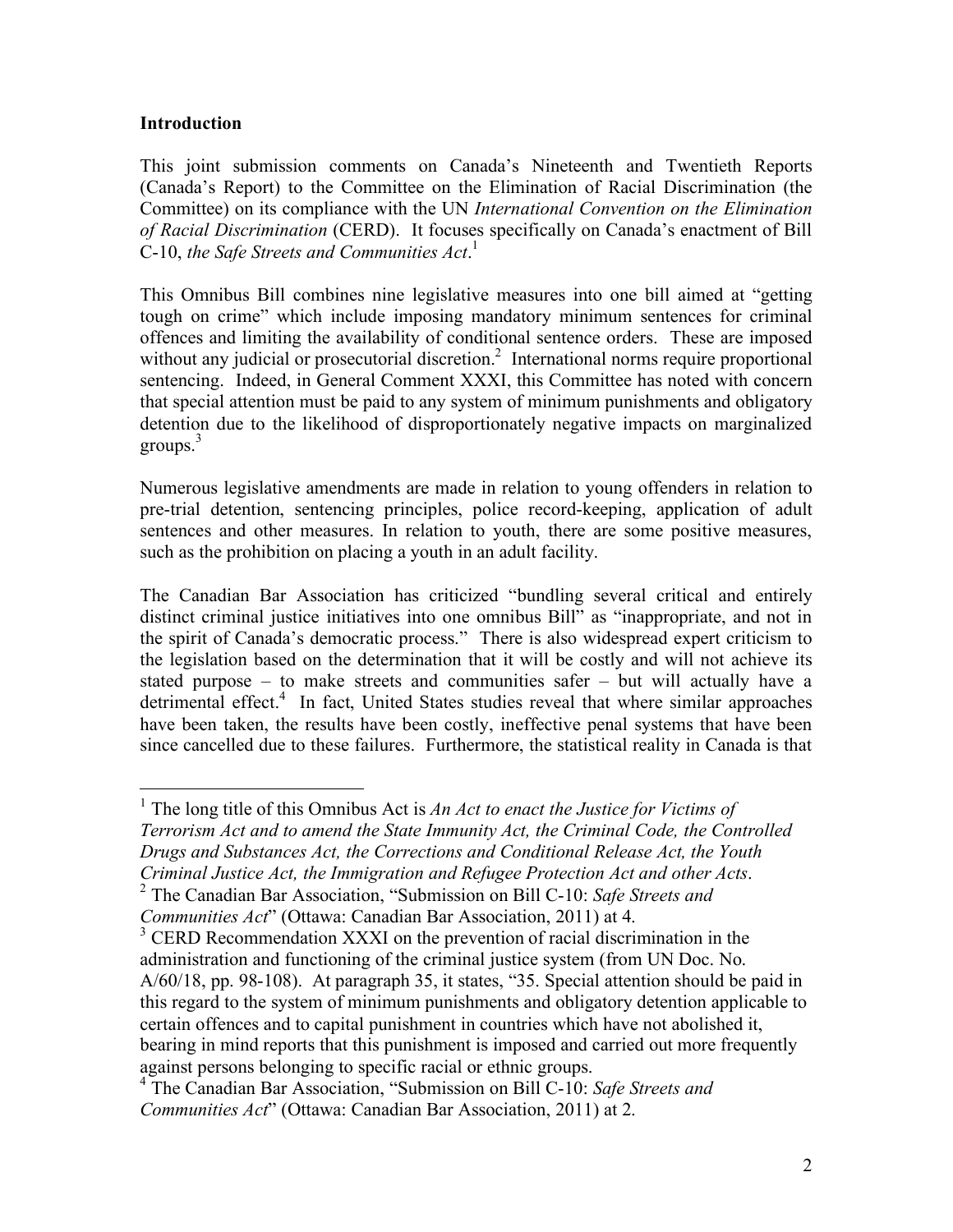crime has been declining over the past 20 years and between 2009 and 2010, the overall volume of criminal incidents fell by 5 per cent, similar to the relative severity of crimes.<sup>5</sup>

These measures were introduced without consultation with Indigenous peoples. However, Indigenous peoples in Canada will be disproportionately negatively impacted by Bill C-10 given their over-representation in the criminal justice system caused by discrimination and socio-economic marginalization in society.

The Committee's Concluding Observations from its review of Canada's  $17<sup>th</sup>$  and  $18<sup>th</sup>$ Reports in 2007 (UN Doc. No. CERD/C/CAN/CO/18 25 May 2007) commented upon the disproportionately high rate of incarceration of Indigenous peoples compared with the general population. In this regard, the Committee recommended that:

> **"In the light of its general recommendation no. 31 (2005) on the prevention of racial discrimination in the administration and functioning of the criminal justice system, the Committee recommends that the State party give preference, wherever possible, to alternatives to imprisonment with respect to aboriginal persons, considering the negative impact of separation from their community that imprisonment may entail. Furthermore, the Committee recommends that the State party increase its efforts to address socio-economic marginalization and discriminatory approaches to law enforcement, and consider introducing a specific programme to facilitate reintegration of aboriginal offenders into society."** (para. 19)

Rather than giving preference to alternatives to imprisonment with respect to Aboriginal persons, considering the negative impacts of imprisonment, as recommended by the Committee, Canada has taken regressive legislative measures, through Bill C-10, focusing on a punitive approach to criminal offenders.

In Canada's report to the Committee, Canada states the following in relation to Aboriginal offenders:

"99. Three *Criminal Code* provisions directly or indirectly support alternatives to imprisonment for Aboriginal offenders:

• The sentencing principle in subsection 718.2(e) reminds sentencing judges that "all available sanctions other than imprisonment that are reasonable in the circumstances should be considered for all offenders, with particular attention to the circumstances of aboriginal offenders." Jurisprudence has resulted in non-carceral or lower carceral sentences for Aboriginal offenders in appropriate cases and has led to the creation of three experimental courts to deal specifically with Aboriginal accused persons.

<sup>&</sup>lt;sup>5</sup> The Globe and Mail, "Crime falls to 1973 levels as Tories push for sentencing reform" 21 July 2011; Statistics Canada.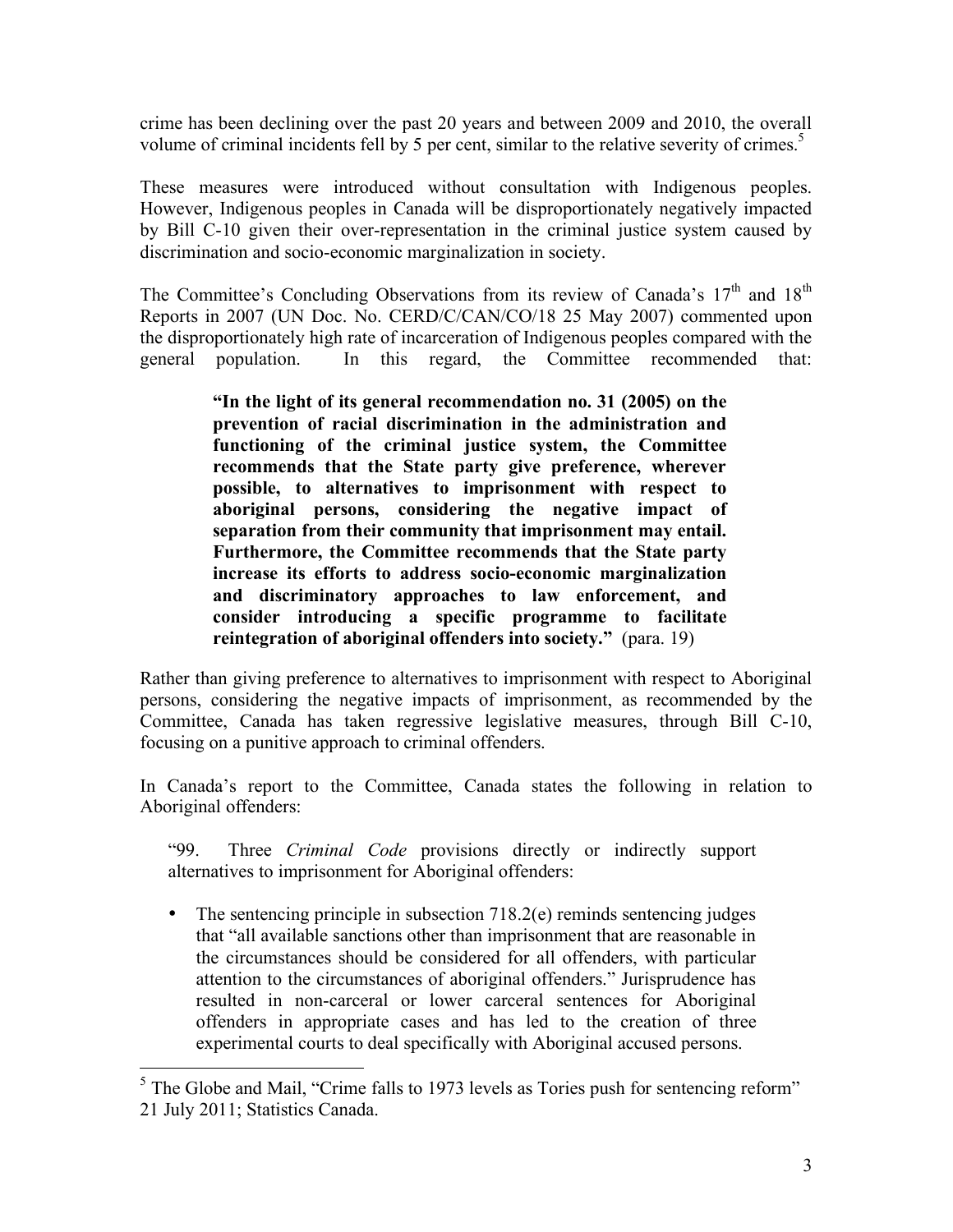- Section 742.1 allows sentencing judges to impose conditional sentences where specific criteria are met, whereby convicted offenders serve their sentences in the community rather than in a carceral institution, but subject to stringent conditions. Given that the majority of Aboriginal crimes involve non-violent property offences, resulting in less severe sentences, substantial numbers of Aboriginal offenders have received conditional sentences rather than custodial sentences.
- Subsection 717(1) authorizes "alternative measures" whereby offenders may be diverted from the formal courts system in appropriate cases to be dealt with through rehabilitative programs. The Government of Canada's Aboriginal Justice Strategy (AJS), delivered in partnership with provincial and territorial governments, as well as Aboriginal communities, seeks to divert Aboriginal offenders, wherever possible, from the mainstream justice system. Operating at the community level, AJS uses traditional dispute resolution methods to address Aboriginal over representation in Canada's federal institutions and provides opportunities for victims and communities to participate in the sentencing of offenders, healing circles, mediation, and arbitration mechanisms for civil disputes. Diversion through AJS programs can take place pre- or post-charge or at the time of sentencing. A 2006 recidivism study indicates that offenders who participate in AJS programs are approximately half as likely to re-offend as those offenders who do not participate in these programs."

The above measures, the *Gladue* provision, conditional sentencing and restorative justice initiatives as an alternative to sentencing, necessarily rely on judicial discretion. These initiatives, among others, will be severely constrained, if not rendered inoperable under Bill C-10. Canada's decision to enact regressive measures violates its obligations to promote non-discrimination and protect against racial discrimination in accordance with CERD.

Many reports, such as the Royal Commission on Aboriginal Peoples, the Aboriginal Justice Inquiry of Manitoba, and the Saskatchewan Commission on First Nations and Métis Peoples and Justice Reform, have called for preventative measures aimed at ameliorating historic, social and economic discrimination leading to Indigenous peoples' over-representation in the criminal justice system. Bill C-10 does the opposite and will have a disproportionately negative impact on Aboriginal offenders.